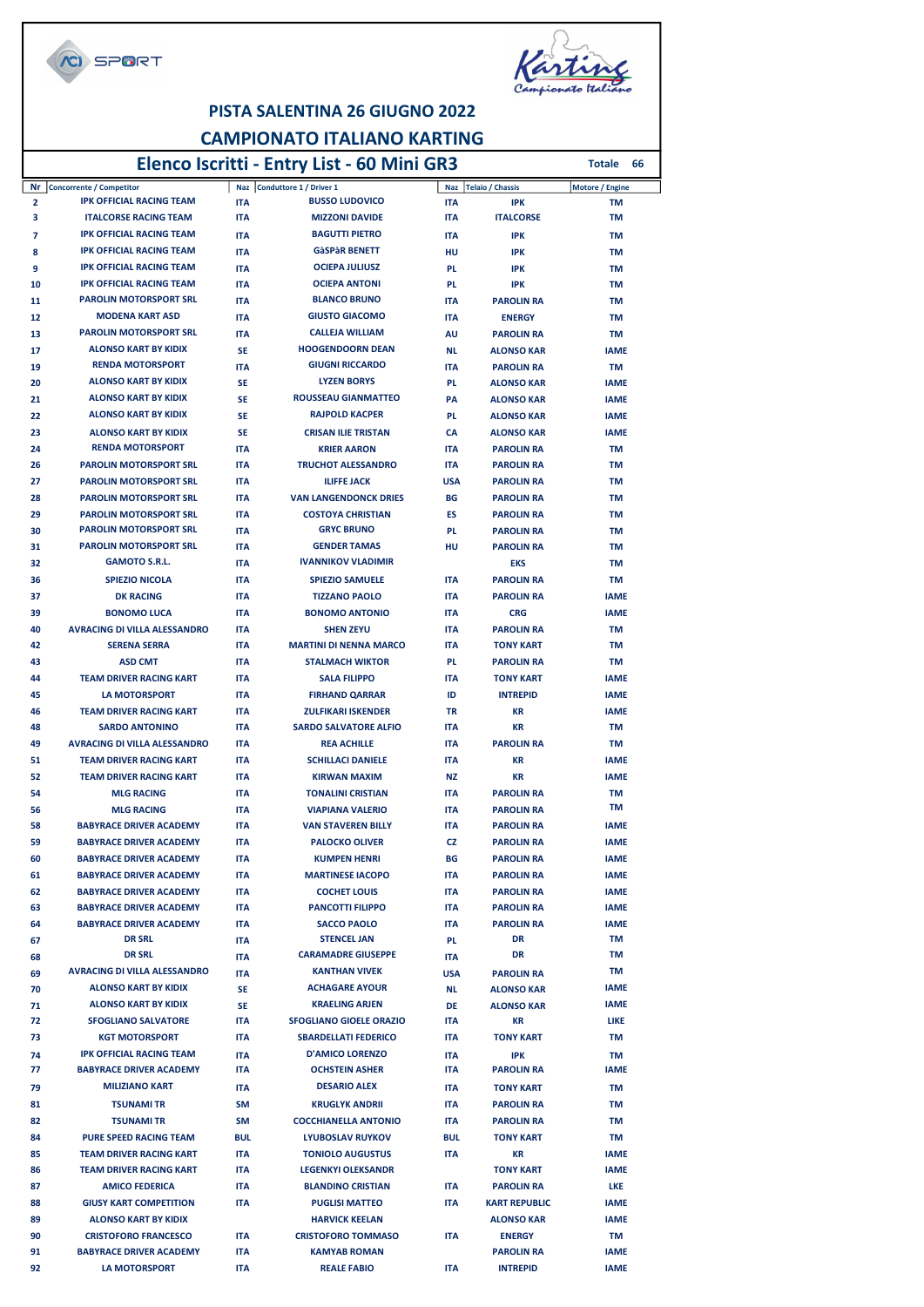

Г



# PISTA SALENTINA 26 GIUGNO 2022

## CAMPIONATO ITALIANO KARTING

## Elenco Iscritti - Entry List - KZ 2

Totale 36

| Nr  | <b>Concorrente / Competitor</b>     |            | Naz Conduttore 1 / Driver 1        | Naz        | <b>Telaio / Chassis</b> | Motore / Engine  |
|-----|-------------------------------------|------------|------------------------------------|------------|-------------------------|------------------|
|     |                                     |            |                                    |            |                         |                  |
| 104 | <b>ASD KARTING CLUB CESANO</b>      | <b>ITA</b> | <b>COMANDUCCI FRANCESCO</b>        | <b>ITA</b> | <b>TONY KART</b>        | TM               |
| 109 | <b>KCS</b>                          | <b>ITA</b> | <b>MARSEGLIA LEONARDO GIUSEPPE</b> | <b>ITA</b> | <b>BIREL ART</b>        | TM               |
| 110 | <b>LANZENI WILLIAM</b>              | <b>ITA</b> | <b>LANZENI WILLIAM</b>             | <b>ITA</b> | <b>EKS</b>              | TM               |
| 115 | <b>D'ALESSANDRO VINCENZO</b>        | <b>ITA</b> | <b>D'ALESSANDRO EDUARDO</b>        | <b>ITA</b> | <b>BIREL ART</b>        | TM               |
| 116 | <b>MARCHETTI SAMUELE</b>            | <b>ITA</b> | <b>MARCHETTI SAMUELE</b>           | <b>ITA</b> | <b>MARANELLO</b>        | TM               |
| 118 | <b>OK1 RACING TEAM</b>              | <b>CS</b>  | <b>SIMONI MAURO</b>                | <b>ITA</b> | OK1                     | <b>IAME</b>      |
| 121 | <b>TEAM DRIVER RACING KART</b>      | <b>ITA</b> | <b>MARTINESE ENRICO</b>            | <b>ITA</b> | <b>TONY KART</b>        | <b>IAME</b>      |
| 125 | <b>DFM RACING</b>                   | <b>ITA</b> | <b>IACOVACCI FRANCESCO</b>         | <b>ITA</b> | <b>DFM RACING</b>       | TM               |
| 126 | <b>BRANCALION DANIEL</b>            | <b>ITA</b> | <b>BRANCALION DANIEL</b>           | <b>ITA</b> | <b>DRAGO CORSE</b>      | ΤM               |
| 130 | <b>TEC TAV RACING KART</b>          | <b>ITA</b> | LA MARTINA VINCENZO ALESSIO        | <b>ITA</b> | <b>BIREL ART</b>        | ΤM               |
| 131 | <b>MERCURY KARTING TEAM</b>         | <b>ITA</b> | <b>MASSETANI MATTEO</b>            | <b>ITA</b> | <b>BIREL ART</b>        | TM               |
| 132 | <b>RENDA MOTORSPORT</b>             | <b>ITA</b> | <b>BURAN ALESSANDRO</b>            | <b>ITA</b> | <b>BIREL ART</b>        | TM               |
| 134 | <b>AK COMPETITION ASD</b>           | <b>ITA</b> | <b>SGOBBA FRANCESCO</b>            | <b>ITA</b> | <b>TB KART</b>          | ТM               |
| 137 | <b>KR MOTORSPORT</b>                | <b>ITA</b> | <b>TORSELLINI MIRKO</b>            | <b>ITA</b> | <b>KR</b>               | <b>IAME</b>      |
| 138 | <b>KR MOTORSPORT</b>                | <b>ITA</b> | <b>ALBANESE DANILO</b>             | <b>ITA</b> | KR                      | <b>IAME</b>      |
| 160 | <b>KCS</b>                          | <b>ITA</b> | <b>POLINESI GIORGIO</b>            | <b>ITA</b> | <b>BIREL ART</b>        | TM               |
| 161 | A.S.D. LG MOTORSPORT                | <b>ITA</b> | <b>BOLVINO ANGELO RAFFAELE</b>     | <b>ITA</b> | <b>BIREL ART</b>        | ΤM               |
| 163 | <b>MANGIONE FINA</b>                | <b>ITA</b> | <b>MARAGLIANO ALEX</b>             | <b>ITA</b> | <b>DRAGO CORSE</b>      | TM               |
| 165 | <b>A.S.D. LG MOTORSPORT</b>         | <b>ITA</b> | <b>EBNER MORITAZ</b>               | <b>ITA</b> | <b>BIREL ART</b>        | TM               |
| 166 | <b>SILVESTRI IDA</b>                | <b>ITA</b> | <b>LIZIO ALESSANDRO</b>            | <b>ITA</b> | <b>BRM</b>              | TM               |
| 167 | <b>KCS</b>                          | <b>ITA</b> | <b>ZUCCO ALEX</b>                  | <b>ITA</b> | <b>BIREL ART</b>        | ΤM               |
| 168 | <b>MERCURY KARTING TEAM S&amp;C</b> | <b>ITA</b> | <b>OLIVIERI FLAVIO</b>             | <b>ITA</b> | <b>IPK</b>              | TM               |
| 169 | <b>OK1 RACING TEAM</b>              | <b>ITA</b> | <b>SEGRE MATTEO</b>                | <b>ITA</b> | OK1                     | IAME             |
| 170 | <b>PEZZA GIANNI</b>                 | <b>ITA</b> | <b>PEZZA DAVIDE</b>                | <b>ITA</b> | <b>BIREL ART</b>        | TM               |
| 172 | KARTING CLUB SCAFATI A.S.D.         | <b>ITA</b> | <b>D'AURIA FERDINANDO</b>          | <b>ITA</b> | <b>BIREL ART</b>        | ΤM               |
| 174 | <b>VZETA RACING ASD</b>             | <b>ITA</b> | <b>MIGLIORE SALVATORE</b>          | <b>ITA</b> | <b>BIREL ART</b>        | TM               |
| 176 | <b>RENDA MOTORSPORT</b>             | <b>ITA</b> | <b>RENDA GIOVANNI</b>              | <b>ITA</b> | <b>BIREL ART</b>        | TM               |
| 177 | <b>GP RACING S.R.L.</b>             | <b>ITA</b> | <b>TAILOR TAYLOR NICOLAS</b>       | <b>CA</b>  | <b>GP</b>               | <b>ALU GROUP</b> |
| 179 | <b>GM MOTORSPORT SRL</b>            | <b>ITA</b> | <b>SETTIMO MARCO</b>               | <b>ITA</b> | <b>BIREL ART</b>        | TM               |
| 180 | <b>FASANO FEDERICO</b>              | <b>ITA</b> | <b>FASANO FEDERICO</b>             | <b>ITA</b> | <b>BIREL ART</b>        | TM               |
| 181 | <b>DI CARO ANDREA SANTO</b>         | <b>ITA</b> | DI CARO ANDREA SANTO               | <b>ITA</b> | <b>MARANELLO</b>        | TM               |
| 182 | <b>MINUTELLO DANILO</b>             | <b>ITA</b> | <b>MINUTELLO DANILO</b>            | <b>ITA</b> | <b>TOP KART</b>         | TM               |
| 183 | <b>SEMERANO SIMONE</b>              | <b>ITA</b> | <b>SEMERANO SIMONE</b>             | <b>ITA</b> | <b>TONY KART</b>        | TM               |
| 184 | <b>TANCREDI ROCCO</b>               | <b>ITA</b> | <b>TANCREDI ROCCO</b>              | <b>ITA</b> |                         |                  |
| 185 | <b>SCIANATICO FABRIZIO</b>          | <b>ITA</b> | <b>SCIANATICO FABRIZIO</b>         | <b>ITA</b> | <b>FORMULA K</b>        | ΤM               |
| 186 | <b>AMMIRABILE GIOVANNI LUCA</b>     | <b>ITA</b> | <b>AMMIRABILE CRISTIAN</b>         | <b>ITA</b> | <b>IPK</b>              | ΤM               |
|     |                                     |            |                                    |            |                         |                  |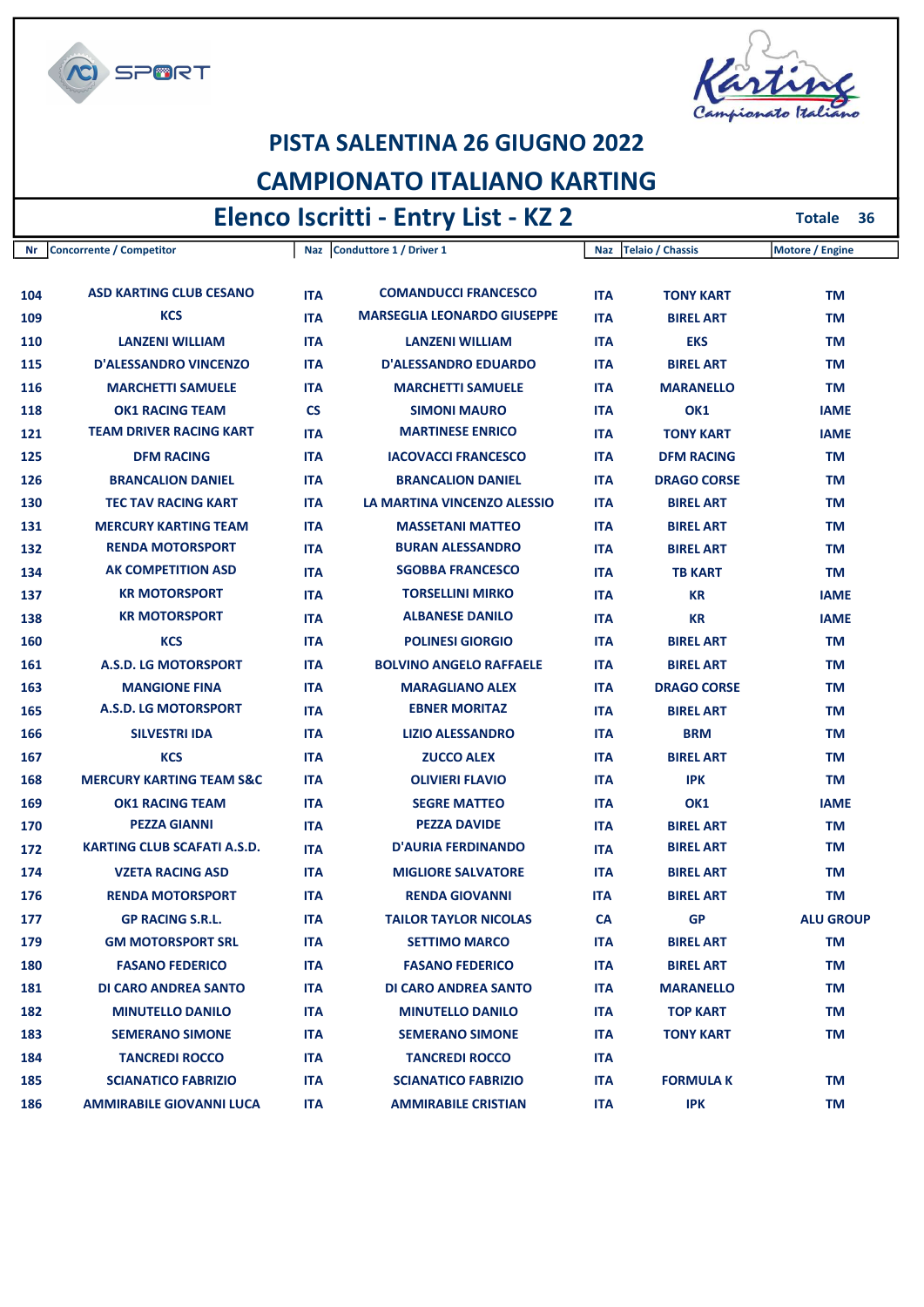

## PISTA SALENTINA 26 GIUGNO 2022

## CAMPIONATO ITALIANO KARTING

# Elenco Iscritti - Entry List - 60 MINI

**CI SPORT** 

Totale 30

| Nr  | <b>Concorrente / Competitor</b>     |            | Naz Conduttore 1 / Driver 1   | <b>Naz</b> | <b>Telaio / Chassis</b> | Motore / Engine |
|-----|-------------------------------------|------------|-------------------------------|------------|-------------------------|-----------------|
| 203 | <b>ORLANDO MATIAS COSME</b>         | <b>ITA</b> | <b>ORLANDO MICHELE</b>        | <b>ITA</b> | <b>IPK</b>              | TM              |
| 204 | <b>MUZZOLON MASSIMO</b>             | <b>ITA</b> | <b>MUZZOLON LUCA</b>          | <b>ITA</b> | <b>PAROLIN</b>          | <b>TM</b>       |
| 205 | <b>PROZZO BERNARDINO</b>            | <b>ITA</b> | <b>PROZZO GIUSEPPE</b>        | <b>ITA</b> | <b>PAROLIN</b>          | <b>TM</b>       |
| 207 | <b>3DK UMBRIA MOTORSPORT</b>        | <b>ITA</b> | <b>BATTISTONI KEVIN</b>       | <b>ITA</b> | <b>RIGHETTI</b>         | <b>LKE</b>      |
| 208 | <b>MODENA KART ASD</b>              | <b>ITA</b> | <b>COCO DOMENICO</b>          | <b>ITA</b> | <b>ENERGY</b>           | <b>TM</b>       |
| 210 | <b>ASD CMT</b>                      | <b>ITA</b> | <b>COLUCCI EDOARDO</b>        | <b>ITA</b> | <b>PAROLIN</b>          | <b>TM</b>       |
| 211 | <b>ASD ESSEGI</b>                   | <b>ITA</b> | <b>GIANNINI SAMUELE</b>       | <b>ITA</b> | <b>PAROLIN</b>          | <b>TM</b>       |
| 213 | <b>BISSA MICHAEL</b>                | <b>ITA</b> | <b>BISSA PATRICK</b>          | <b>ITA</b> | <b>EKS</b>              | ТM              |
| 214 | <b>KB2 RACING TEAM</b>              | <b>ITA</b> | <b>BERTELLINI DIEGO</b>       | <b>ITA</b> | <b>PAROLIN</b>          | TM              |
| 215 | <b>TEAM DRIVER RACING KART</b>      | <b>ITA</b> | <b>PICCOLO GIUSEPPE</b>       | <b>ITA</b> | <b>KR</b>               | <b>TM</b>       |
| 216 | <b>MAFFI VALENTINA</b>              | <b>ITA</b> | <b>BARONCHELLI NICOLO'</b>    | <b>ITA</b> | <b>EKS</b>              | <b>TM</b>       |
| 218 | <b>SCIACCA FABIO</b>                | <b>ITA</b> | <b>SCIACCA LORENZO</b>        | <b>ITA</b> | <b>KR</b>               | <b>TM</b>       |
| 219 | <b>PASTORE ALESSANDRO</b>           | <b>ITA</b> | <b>PASTORE FEDERICO</b>       | <b>ITA</b> | <b>PAROLIN</b>          | <b>TM</b>       |
| 221 | <b>NOVIELLO LUIGI</b>               | <b>ITA</b> | <b>NOVIELLO GIUSEPPE</b>      | <b>ITA</b> | <b>PAROLIN</b>          | TM              |
| 222 | <b>GAMOTO SRL</b>                   | <b>ITA</b> | <b>STANLEY NICOLA</b>         | <b>ES</b>  | <b>EKS</b>              | <b>TM</b>       |
| 225 | <b>LGK RACING KART SRL</b>          | <b>ITA</b> | <b>LILLI PIETRO</b>           | <b>ITA</b> | <b>BIREL</b>            | <b>TM</b>       |
| 227 | TK DRIVER ACCADEMY ASD              | <b>ITA</b> | <b>SULPIZIO EDOARDO MARIO</b> | <b>ITA</b> | <b>EKS</b>              | <b>TM</b>       |
| 228 | TK DRIVER ACCADEMY ASD              | <b>ITA</b> | <b>CARRATELLI CHRISTIAN</b>   | <b>ITA</b> | <b>EKS</b>              | <b>TM</b>       |
| 235 | <b>AVRACING DI VILLA ALESSANDRO</b> | <b>ITA</b> | <b>LOOMETS MARK MARTIN</b>    |            | <b>PAROLIN</b>          | <b>TM</b>       |
| 237 | <b>ZAMBONI LARA</b>                 | <b>ITA</b> | <b>MIORI CHRISTIAN</b>        | <b>ITA</b> | <b>PAROLIN</b>          | <b>TM</b>       |
| 239 | <b>NARDELLI PASQUALE</b>            | <b>ITA</b> | <b>NARDELLI MARIACHIARA</b>   | <b>ITA</b> | <b>PAROLIN</b>          | <b>TM</b>       |
| 240 | <b>DR S.R.L.</b>                    | <b>ITA</b> | <b>VANIGIOLI GIADA</b>        | <b>ITA</b> | <b>DR</b>               | TM              |
| 245 | <b>ALTIERI MAURIZIO</b>             | <b>ITA</b> | <b>ALTIERI MATTIA</b>         | <b>ITA</b> | <b>IPK</b>              | ΤM              |
| 246 | <b>CUNDARI STEFANO</b>              | <b>ITA</b> | <b>CUNDARI NICCOLO'</b>       | <b>ITA</b> | <b>PAROLIN</b>          | <b>TM</b>       |
| 247 | <b>TINELLA GASPARINO</b>            | <b>ITA</b> | <b>TINELLA KEVIN</b>          | <b>ITA</b> | <b>IPK</b>              | <b>TM</b>       |
| 248 | <b>TURCHIANO NICOLA</b>             | <b>ITA</b> | <b>TURCHIANO MATTEO</b>       | <b>ITA</b> | <b>PAROLIN</b>          | <b>IAME-TM</b>  |
| 249 | <b>TBKART RACING TEAM</b>           | <b>ITA</b> | <b>TSENG EASON</b>            | <b>CHN</b> | <b>TBKART</b>           | TM              |
| 250 | <b>ASD CMT</b>                      | <b>ITA</b> | <b>PAGNELLI LUIGI</b>         | <b>ITA</b> | <b>PAROLIN</b>          | ΤM              |
| 251 | <b>ASD CMT</b>                      | <b>ITA</b> | <b>MAJEK ADAM</b>             | <b>PL</b>  | <b>PAROLIN</b>          | <b>TM</b>       |
| 252 | <b>PEDITTO FRANCO MARIA</b>         | <b>ITA</b> | <b>PEDITTO THOMAS</b>         | <b>ITA</b> | <b>PAROLIN</b>          | <b>TM</b>       |
|     |                                     |            |                               |            |                         |                 |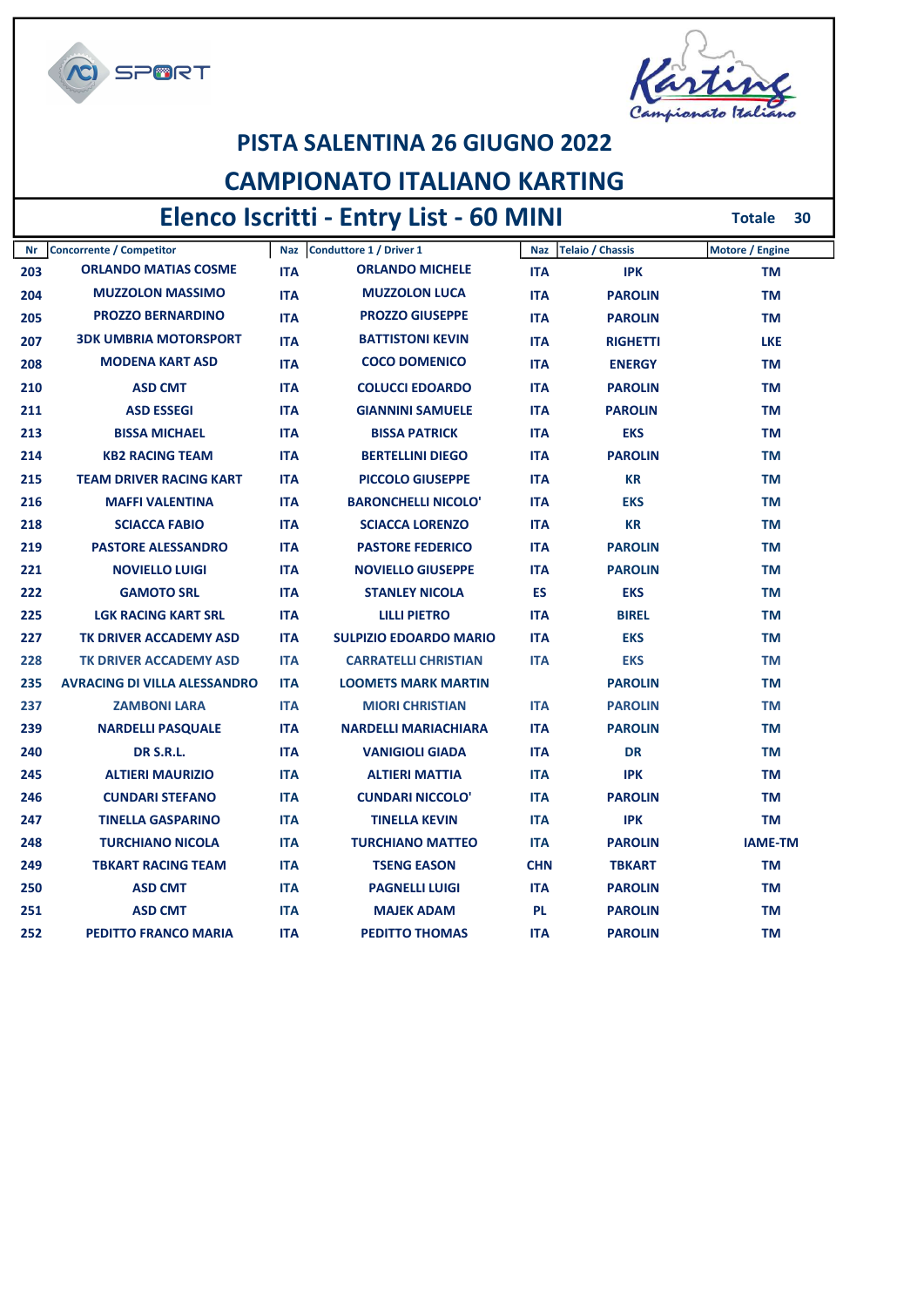C SPORT



Totale 33

#### PISTA SALENTINA 26 GIUGNO 2022

#### CAMPIONATO ITALIANO KARTING

## Elenco Iscritti - Entry List - IAME X30 Junior

| Nr  | <b>Concorrente / Competitor</b>   | <b>Naz</b> | Conduttore 1 / Driver 1       | <b>Naz</b> | <b>Telaio / Chassis</b> | Motore / Engine |
|-----|-----------------------------------|------------|-------------------------------|------------|-------------------------|-----------------|
| 304 | <b>ESPOSITO PAOLO</b>             | <b>ITA</b> | <b>ESPOSITO LUCA</b>          | <b>ITA</b> | <b>PAROLIN</b>          | <b>IAME</b>     |
| 305 | <b>PRK ASD</b>                    | <b>ITA</b> | <b>QUINTIERI ERMANNO</b>      | <b>ITA</b> | <b>TONY KART</b>        | <b>IAME</b>     |
| 306 | ASD AUTOEUROPEO MOTORSPORT        | <b>ITA</b> | <b>VISCHI MATTIA</b>          | <b>ITA</b> | <b>TONY KART</b>        | <b>IAME</b>     |
| 307 | <b>ASD AUTOEUROPEO MOTORSPORT</b> | <b>ITA</b> | <b>CIRELLI RICCARDO LEONE</b> | <b>ITA</b> | <b>TONY KART</b>        | <b>IAME</b>     |
| 308 | <b>GIACALONE SALVATORE</b>        | <b>ITA</b> | <b>GIACALONE DARIO</b>        | <b>ITA</b> | <b>TONY KART</b>        | <b>IAME</b>     |
| 309 | <b>PRK ASD</b>                    | <b>ITA</b> | <b>PANICCIA' RICCARDO</b>     | <b>ITA</b> | <b>TONY KART</b>        | <b>IAME</b>     |
| 310 | <b>TEAM DRIVER RACING KART</b>    | <b>ITA</b> | <b>APICELLA ANTONIO</b>       | <b>ITA</b> | <b>KOSMIC</b>           | <b>IAME</b>     |
| 312 | <b>TEAM DRIVER RACING KART</b>    | <b>ITA</b> | <b>WEIXELBAUMER NANDO</b>     | AU         | <b>TONY KART</b>        | <b>IAME</b>     |
| 313 | <b>TEAM DRIVER RACING KART</b>    | <b>ITA</b> | <b>BOTTARO DAVIDE</b>         | <b>ITA</b> | <b>TONY KART</b>        | <b>IAME</b>     |
| 314 | <b>MLG RACING</b>                 | <b>ITA</b> | <b>VAN LANGENDONCK TOM</b>    | <b>BG</b>  | <b>PAROLIN</b>          | <b>IAME</b>     |
| 315 | <b>ZANCHI MOTORSPORT</b>          | <b>ITA</b> | <b>AVAGNINA ISABEL KATE</b>   | <b>ITA</b> | <b>TONY KART</b>        | <b>IAME</b>     |
| 316 | <b>TBKART RACING TEAM SRL</b>     | <b>ITA</b> | <b>MAMAN GIACOMO</b>          | <b>ITA</b> | <b>TB KART</b>          | <b>IAME</b>     |
| 317 | <b>PARLAPIANO GIULIO</b>          | <b>ITA</b> | <b>PARLAPIANO ANTONIO</b>     | <b>ITA</b> | <b>TONY KART</b>        | <b>IAME</b>     |
| 319 | <b>G.P. RACING</b>                | <b>ITA</b> | <b>TAYLOR ZACKARY</b>         | CA         | <b>GP</b>               | <b>IAME</b>     |
| 321 | <b>DR SRL</b>                     | <b>ITA</b> | <b>ROCCHIO GINO</b>           | <b>ITA</b> | <b>DR</b>               | <b>IAME</b>     |
| 322 | <b>ANKART RACING TEAM</b>         | <b>ITA</b> | <b>FILOGAMO ARMANDO</b>       | <b>ITA</b> | <b>TONY KART</b>        | <b>IAME</b>     |
| 323 | <b>ITALCORSE RACING TEAM</b>      | <b>ITA</b> | <b>CALIFANO ALESSANDRO</b>    | <b>ITA</b> | <b>ITAALCORSE</b>       | <b>IAME</b>     |
| 325 | <b>NGM MOTORSPORT</b>             | <b>ITA</b> | <b>IDER MICHAEL PATROCLO</b>  | <b>ITA</b> | <b>CRG</b>              | <b>IAME</b>     |
| 326 | <b>TEAM DRIVER RACING KART</b>    | <b>ITA</b> | <b>CAMPOS LORENZO</b>         | <b>ITA</b> | <b>TONY KART</b>        | <b>IAME</b>     |
| 328 | <b>TOSO ANDREA</b>                | <b>ITA</b> | <b>TOSO GIOVANNI</b>          | <b>ITA</b> | <b>TONY KART</b>        | <b>IAME</b>     |
| 359 | <b>CAPUANO CRESCENZO</b>          | <b>ITA</b> | <b>CAPUANO GIUSEPPE</b>       | <b>ITA</b> | <b>TONY KART</b>        | <b>IAME</b>     |
| 361 | <b>BONOMO VENERANDO</b>           | <b>ITA</b> | <b>BONOMO LEONARDO</b>        | <b>ITA</b> | <b>CRG</b>              | <b>IAME</b>     |
| 362 | <b>MONTERA MAURO</b>              | <b>ITA</b> | <b>MONTERA ALESSANDRO</b>     | <b>ITA</b> |                         |                 |
| 363 | <b>D'ORTENSIO CARLO</b>           | <b>ITA</b> | <b>D'ORTENSIO ANGELO</b>      | <b>ITA</b> | <b>FORMULA K</b>        | <b>IAME</b>     |
| 364 | <b>GIUSY KART COMPETITION</b>     | <b>ITA</b> | <b>VIRELLI SIMONE</b>         | <b>ITA</b> | <b>SODIKART</b>         | <b>IAME</b>     |
| 365 | <b>DR SRL</b>                     | <b>ITA</b> | <b>REPETTO OSCAR</b>          | <b>ITA</b> | <b>DR</b>               | <b>IAME</b>     |
| 366 | <b>LUIZZI GIACOMO</b>             | <b>ITA</b> | <b>LIUZZI LEONARDO</b>        | <b>ITA</b> | <b>TOP KART</b>         | <b>IAME</b>     |
| 367 | <b>ITALCORSE RACING TEAM</b>      | <b>ITA</b> | <b>PEDANI STEFANO</b>         | <b>ITA</b> | <b>ITALCORSE</b>        | <b>IAME</b>     |
| 368 | <b>TESORIERE GIOVANNI</b>         | <b>ITA</b> | <b>TESORIERE GIUSEPPE</b>     | <b>ITA</b> | <b>TOP KART</b>         | <b>IAME</b>     |
| 369 | <b>ASD CMT</b>                    | <b>ITA</b> | <b>LAGANA ALESSANDRO</b>      | <b>ITA</b> | <b>TONYKART</b>         | <b>IAME</b>     |
| 370 | <b>ASD CMT</b>                    | <b>ITA</b> | <b>CORONESE LORENZO</b>       | <b>ITA</b> | <b>TONYKART</b>         | <b>IAME</b>     |
| 371 | <b>ASD CMT</b>                    | <b>ITA</b> | <b>FRASCA SIMONE</b>          | <b>ITA</b> | <b>TONYKART</b>         | <b>IAME</b>     |
| 372 | <b>PRK ASD</b>                    | <b>ITA</b> | <b>MIRANDA GIULIO</b>         | <b>ITA</b> | <b>TONYKART</b>         | <b>IAME</b>     |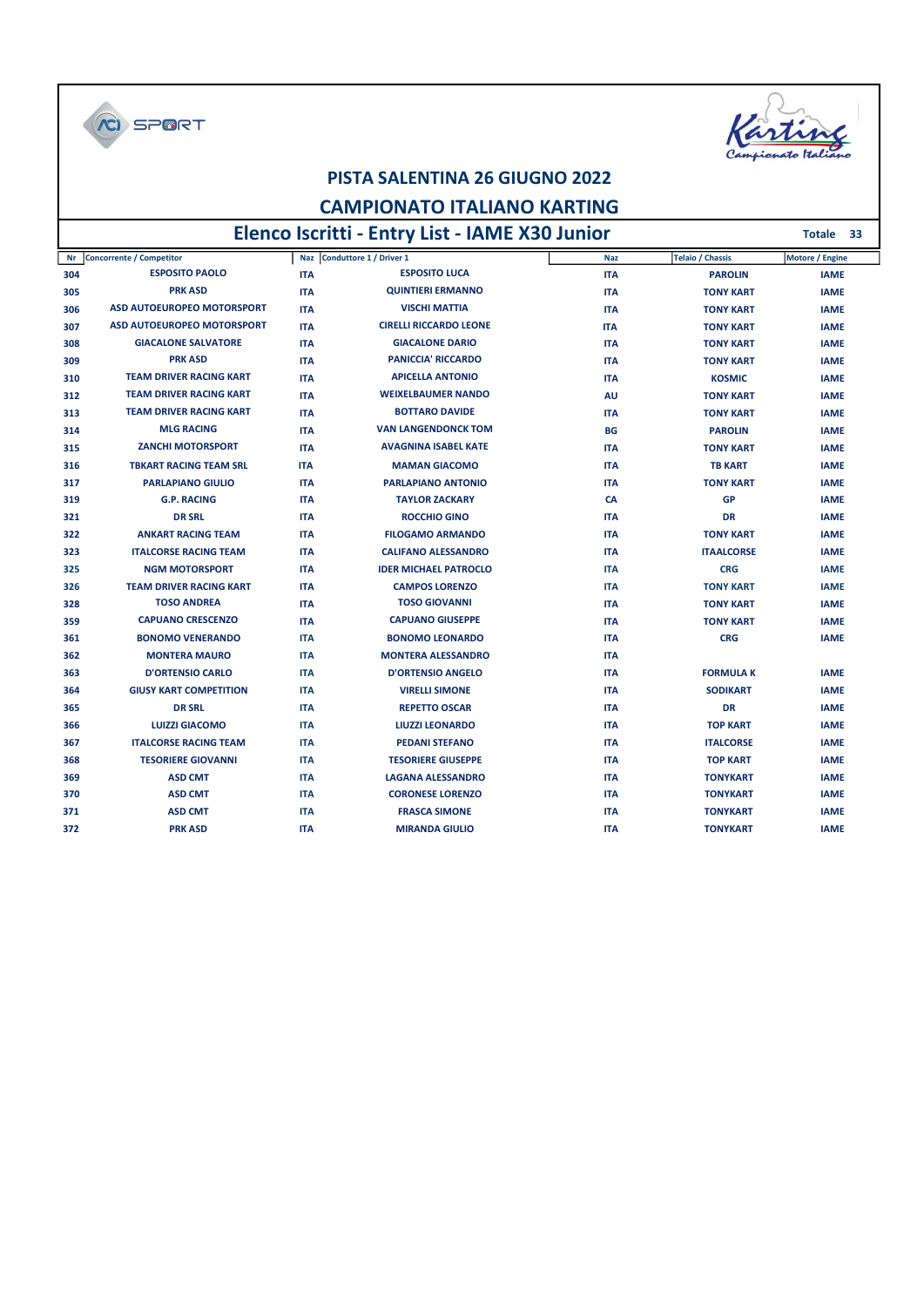



## PISTA SALENTINA 26 GIUGNO 2022 CAMPIONATO ITALIANO KARTING Elenco Iscritti - Entry List - IAME X30 Senior

Totale 40

| Nr  | Concorrente / Competitor               | Naz        | Conduttore 1 / Driver 1           |            | Naz   Telaio / Chassis | Motore / Engine |
|-----|----------------------------------------|------------|-----------------------------------|------------|------------------------|-----------------|
| 401 | <b>TEAM DRIVER RACING KART SSD ARL</b> | <b>ITA</b> | <b>CARENINI DANNY</b>             | <b>ITA</b> | <b>TONY KART</b>       | <b>IAME</b>     |
| 403 | <b>RIGHETTI RIDOLFI SPA</b>            | <b>ITA</b> | <b>OLIVIERI GIULIO</b>            | <b>ITA</b> | <b>RIGHETTI</b>        | <b>IAME</b>     |
| 404 | <b>MODENA KART</b>                     | <b>ITA</b> | <b>ALBANESE FEDERICO</b>          | <b>ITA</b> | <b>TONY KART</b>       | <b>IAME</b>     |
| 405 | <b>MODENA KART</b>                     | ITA        | <b>OVED YARDEN</b>                | TL.        | <b>TONY KART</b>       | <b>IAME</b>     |
| 406 | <b>FK MOTORSPORT</b>                   | ITA        | <b>FERRARI LAMBERTO</b>           | <b>ITA</b> | IPK                    | <b>IAME</b>     |
| 410 | <b>ASD AUTOERUPEO MOTORSPORT</b>       | <b>ITA</b> | <b>COLOMBO RICCARDO</b>           | <b>ITA</b> | <b>TONY KART</b>       | <b>IAME</b>     |
| 411 | <b>ASD AUTOERUPEO MOTORSPORT</b>       | <b>ITA</b> | <b>GREENALL OLIVER</b>            | <b>ITA</b> | <b>TONY KART</b>       | <b>IAME</b>     |
| 413 | <b>ASD AUTOERUPEO MOTORSPORT</b>       | <b>ITA</b> | <b>NIGRO DE MELLO ARTHUR</b>      | <b>ITA</b> | <b>TONY KART</b>       | <b>IAME</b>     |
| 414 | <b>TEAM DRIVER RACING KART SSD ARL</b> | <b>ITA</b> | <b>RODELLA ALVISE</b>             | <b>ITA</b> | <b>TONY KART</b>       | <b>IAME</b>     |
| 415 | <b>ASD AUTOERUPEO MOTORSPORT</b>       | <b>ITA</b> | <b>VERGANI CRISTIAN</b>           | <b>ITA</b> | <b>TONY KART</b>       | <b>IAME</b>     |
| 416 | <b>FOO DRIVERS</b>                     | <b>ITA</b> | <b>GIUDICE ANDREA</b>             | <b>ITA</b> | <b>ENERGY</b>          | <b>IAME</b>     |
| 417 | <b>ZANCHI MOTORSPORT</b>               | ITA        | <b>DI FILIPPO SAMUELE</b>         | <b>ITA</b> | <b>TONY KART</b>       | <b>IAME</b>     |
| 418 | <b>ZANCHI MOTORSPORT</b>               | <b>ITA</b> | <b>ABBATE ALESSIO MARIO</b>       | <b>ITA</b> | <b>TONY KART</b>       | <b>IAME</b>     |
| 419 | <b>ZANCHI MOTORSPORT</b>               | <b>ITA</b> | <b>MARENGHI FRANCESCO</b>         | <b>ITA</b> | <b>TONY KART</b>       | <b>IAME</b>     |
| 420 | <b>GAGLIANO AGOSTINO</b>               | <b>ITA</b> | <b>GAGLIANO ANDREA</b>            | <b>ITA</b> | <b>CRG</b>             | <b>IAME</b>     |
| 422 | <b>TEAM DRIVER RACING KART SSD ARL</b> | <b>ITA</b> | <b>PAVAN SEBASTIANO</b>           | <b>ITA</b> | <b>TONY KART</b>       | <b>IAME</b>     |
| 425 | <b>MLG RACING</b>                      | <b>ITA</b> | <b>VEZZELLI DANIELE</b>           | <b>ITA</b> | <b>PAROLIN</b>         | <b>IAME</b>     |
| 426 | <b>TEAM DRIVER RACING KART SSD ARL</b> | <b>ITA</b> | <b>MARTUCCI MARIO</b>             | <b>ITA</b> | <b>KOSMIC</b>          | <b>IAME</b>     |
| 427 | <b>TEAM DRIVER RACING KART SSD ARL</b> | <b>ITA</b> | <b>SULYAK KERIM</b>               | <b>ITA</b> | <b>TONY KART</b>       | <b>IAME</b>     |
| 429 | <b>FOO DRIVERS</b>                     | <b>ITA</b> | <b>BELFIORE GENNARO</b>           | <b>ITA</b> | <b>ENERGY</b>          | <b>IAME</b>     |
| 431 | <b>TBKART RACING TEAM SRL</b>          | <b>ITA</b> | <b>PIRAS ANDREA</b>               | <b>ITA</b> | <b>TB KART</b>         | <b>IAME</b>     |
| 432 | <b>TBKART RACING TEAM SRL</b>          | <b>ITA</b> | <b>SCOGNAMIGLIO FRANCESCO PIO</b> | <b>ITA</b> | <b>REDSPEED</b>        | <b>IAME</b>     |
| 433 | <b>ZANCHI MOTORSPORT</b>               | <b>ITA</b> | <b>RUSSO VITTORIO MARIA</b>       | <b>ITA</b> | <b>TB KART</b>         | <b>IAME</b>     |
| 434 | <b>KGT MOTORSPORT</b>                  | <b>ITA</b> | <b>IANNIELLO RICCARDO</b>         | <b>ITA</b> | <b>TONY KART</b>       | <b>IAME</b>     |
| 435 | <b>PRK ASD</b>                         | <b>ITA</b> | <b>COMANDUCCI CRISTIAN</b>        | <b>ITA</b> | <b>TONY KART</b>       | <b>IAME</b>     |
| 436 | <b>GAMOTO S.R.L.</b>                   | <b>ITA</b> | <b>SCOGNAMIGLIO MANUEL</b>        | <b>ITA</b> | <b>TONY KART</b>       | <b>IAME</b>     |
| 438 | <b>PRK ASD</b>                         | <b>ITA</b> | <b>STEFANI RONNIE</b>             | <b>ITA</b> | <b>TONY KART</b>       | <b>IAME</b>     |
| 440 | <b>TEAM DRIVER RACING KART SSD ARL</b> | <b>ITA</b> | <b>PIROVANO ANDREA</b>            | <b>ITA</b> | <b>KOSMIC</b>          | <b>IAME</b>     |
| 441 | <b>NANNAVECCHIA MARCO</b>              | <b>ITA</b> | <b>NANNAVECCHIA MARCO</b>         | <b>ITA</b> | <b>OTK</b>             | <b>IAME</b>     |
| 442 | <b>FONTI ALESSANDRO DOMENICO</b>       | <b>ITA</b> | <b>FONTI PIETRO</b>               | <b>ITA</b> | <b>TONY KART</b>       | <b>IAME</b>     |
| 443 | <b>MODENA KART</b>                     | ITA        | <b>COHEN OR</b>                   | <b>ITA</b> | <b>TONY KART</b>       | <b>IAME</b>     |
| 445 | <b>KGT MOTORSPORT</b>                  | ITA        | <b>DIANDA MARCO</b>               | ITA        | <b>TONY KART</b>       | <b>IAME</b>     |
| 446 | <b>KGT MOTORSPORT</b>                  | ITA        | <b>DONNO ELISEO</b>               | ITA        | <b>TONY KART</b>       | <b>IAME</b>     |
| 447 | <b>TBKART RACING TEAM SRL</b>          | ITA        | <b>MUALLEM DANIEL</b>             | ITA        | <b>TB KART</b>         | <b>IAME</b>     |
| 448 | <b>MIGLIUCCI VITTORIO</b>              | ITA        | <b>MIGLIUCCI ALESSIO</b>          | <b>ITA</b> | <b>TOP KART</b>        | <b>IAME</b>     |
| 449 | <b>BAGNARDI MARTINO</b>                | <b>ITA</b> | <b>BAGNARDI MATTEO</b>            | <b>ITA</b> | <b>TOP KART</b>        | <b>IAME</b>     |
| 450 | <b>ANKART RACING TEAM ASD</b>          | ITA        | <b>SCARFIGLIERI ANDREA</b>        | <b>ITA</b> | <b>REDSPEED</b>        | <b>IAME</b>     |
| 451 | <b>ANKART RACING TEAM ASD</b>          | ITA        | <b>COZZOLINO FRANCESCO</b>        | <b>ITA</b> | <b>TONY KART</b>       | <b>IAME</b>     |
| 452 | <b>PKR ASD</b>                         | ITA        | <b>NARDOZI FEDERICO</b>           | ITA        | <b>TONY KART</b>       | <b>IAME</b>     |
| 453 | <b>MANGINI MASSIMO</b>                 | ITA        | <b>MANGINI MARCO</b>              | ITA        | IPK                    | <b>IAME</b>     |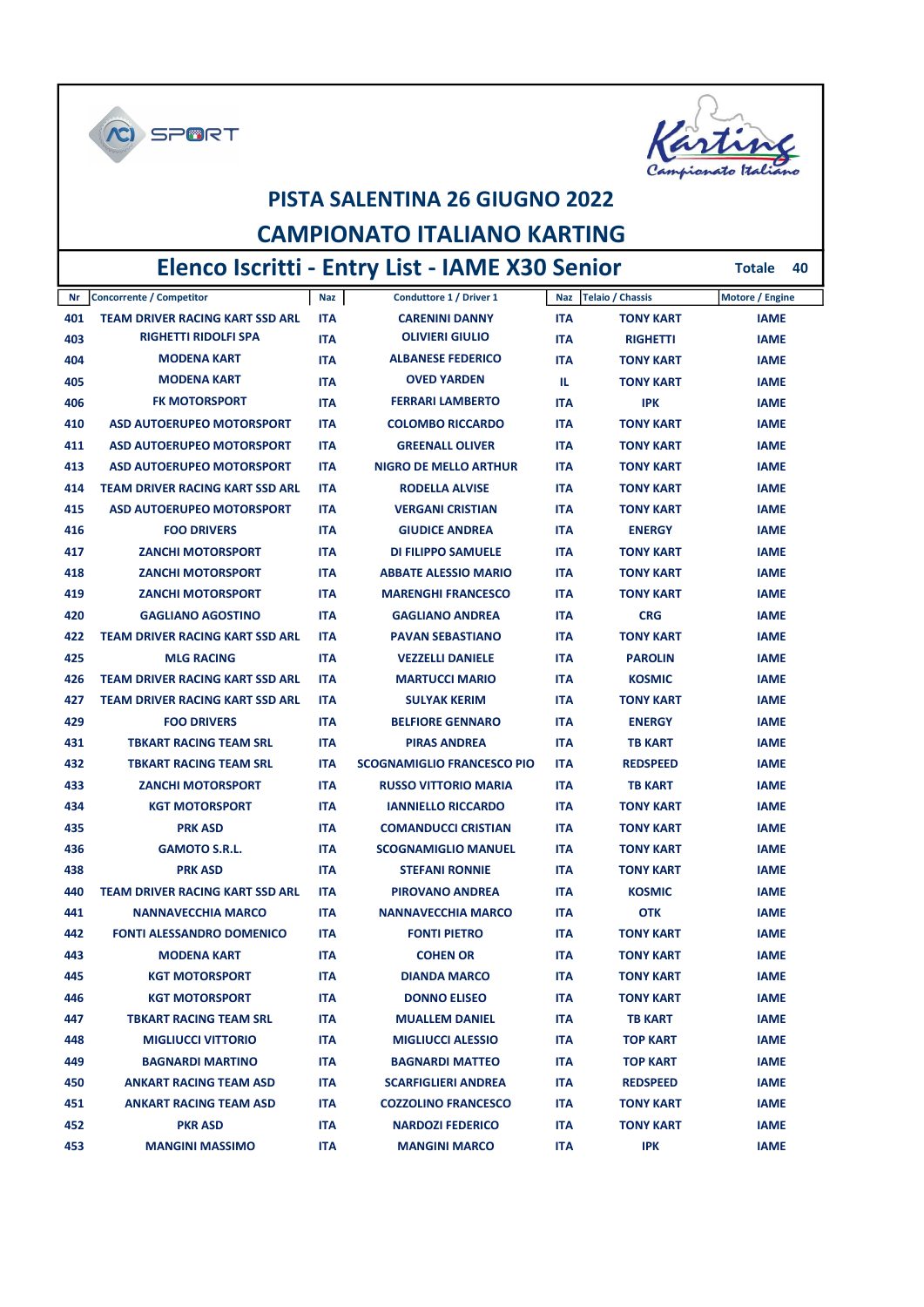**SPORT** 



Totale 31

#### PISTA SALENTINA 26 GIUGNO 2022 CAMPIONATO ITALIANO KARTING

#### Elenco Iscritti - Entry List - KZ N Under

Nr Concorrente / Competitor Naz Conduttore 1 / Driver 1 Naz Telaio / Chassis Motore / Engine 702 ASD KARTING CLUB CESANO ITA RAGNO SIMONE ITA TONY KART TM 704 PELOSI LEONARDO ITA PELOSI LEONARDO ITA MARANELLO TM 705 MINGUZZI SIMONE ITA MINGUZZI SIMONE ITA TB KART TM 706 VANZAN BRUNO ITA VANZAN BRUNO ITA EKS TM 707 DFM DI STINCHELLI FRANCO ITA TIRANNO DOMENICO ITA DFM RACING TM 711 RCS RACING DENTLEY ASD ITA DENTI EMANUELE ITA TONY KART TM 712 MERCURY KARTING TEAM ITA CAREGNATO ANDREA ITA INTREPID TM 716 ERRE ESSE KARTING MOTORSPORT ITA COASSIN FRANCESCO ITA PAROLIN TM 717 ERRE ESSE KARTING MOTORSPORT ITA CALLIGARIS FILIPPO ITA PAROLIN TM 720 SORCINELLI ENRICO ITA SORCINELLI ENRICO ITA BIREL ART TM 721 TECTAV RACING KART ITA CASAGRANDA MASSIMILIANO ITA BIREL ART TM 724 ITAALCORSA RAACING TEAM ITA CALVANESE ANDREA ITA ITAALCORSE TM 726 FEDERICO VINCENZO ITA RENDINA GIUSEPPE ITA BESTKART TM 727 TK DRIVER ACADEMY ITA PICCIONI ANTONIO ITA TK TM 731 MEDEGHINI LUCIANO ITA MEDEGHINI LUCIANO ITA MEDEGHINI LUCIANO ITA VRK TM <sup>735</sup> VZETA RACING ITA TUIA DENIS ITA BIREL ART TM <sup>737</sup> VZETA RACING ITA CARDIN GIANLUCA ITA BIREL ART TM 738 SIMONETTI EMANUELE ITA SIMONETTI EMANUELE ITA PAROLIN TM 739 MADRACING ITA D'AGOSTINO MAURO ITA TONY KART VORTEX 740 LODDO RICCARDO ITA LODDO GIAN MARCO ITA CRG TM 743 ANKART RACING TEAM ITA MANZO FRANCESCO ITA BIREL ART TM 745 CARUBIA FRANCESCO ITA CARUBIA FRANCESCO ITA DFM RACING TM 747 IMPARATO NICOLA ITA IMPARATO NICOLA ITA CRG TM 748 D'URSO MATTEO ITA D'URSO MATTEO ITA BIREL ART TM 749 PAIANO ALESSANDRO ITA PAIANO ALESSANDRO ITA SODI TM 750 FANELLI FRANCESCO ITA FANELLI FRANCESCO ITA BIREL ART TM 751 CECERE GIOVANNI ITA CECERE GIOVANNI ITA IPK TM 752 MASSATANI MATTEO ITA MASSATANI MATTEO ITA TB KART TM 753 PELLEGRINO LORENZO ITA PELLEGRINO LORENZO ITA MARANELLO TM 754 TK DRIVER ACADEMY ITA MUSIO LUIGI ITA TK TM 755 KW RACING 0865 ITA CIFELLI ANTONELLO ITA MARANELLO TM